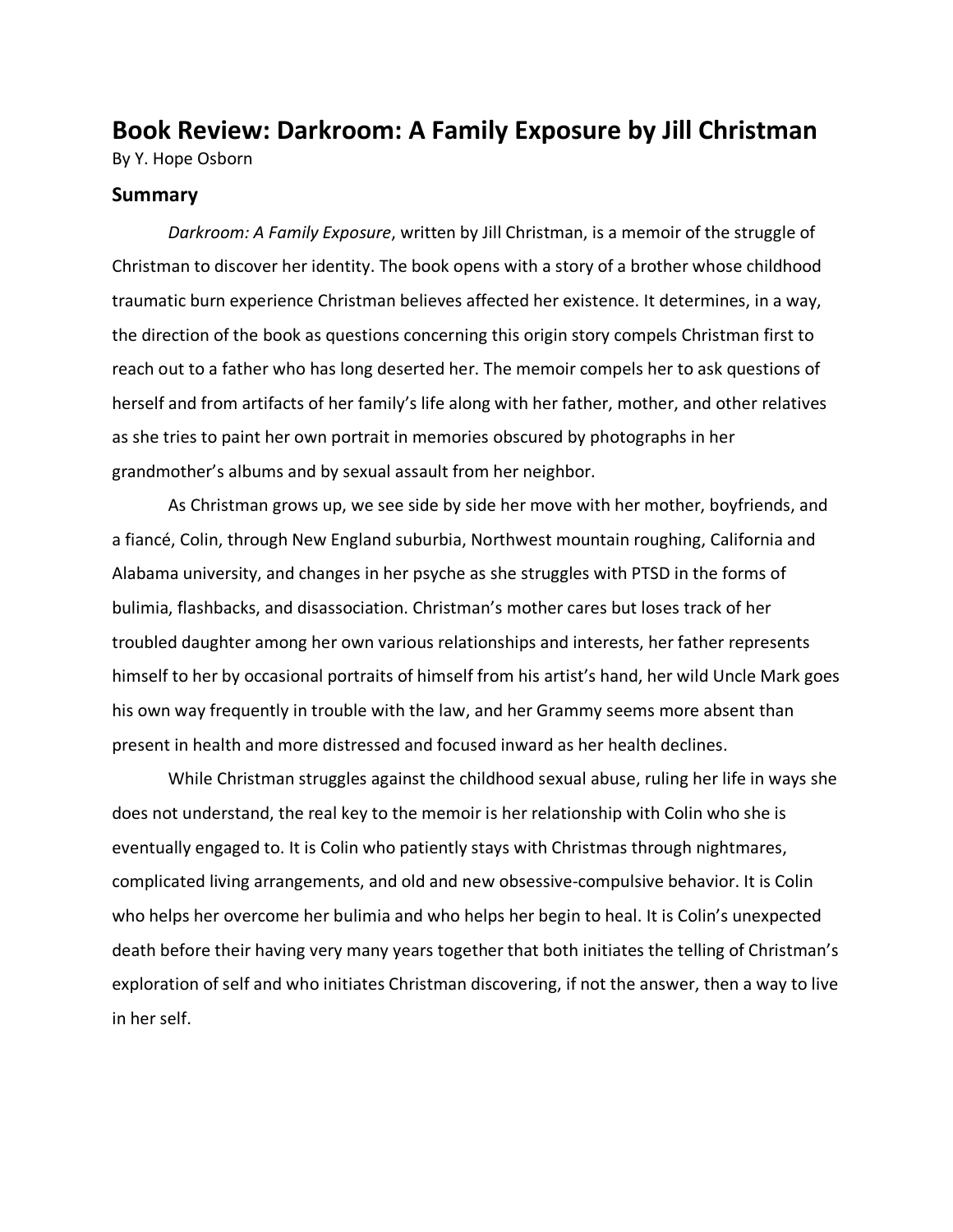## **Comparison with Memoir** *Educated* **by Tara Weaver**

*Educated*, by Tara Weaver, in comparison to *Darkroom* is first a very much more grounded style of narrative in that the storyline tends to be direct and the scenes more detailed that the meandering and backtracking of *Darkroom*. *Darkroom's* form, though, is a picture of Christman's life as she is continually drawn first towards this story, person, or ideal and then others in her confusion in and search for identity. *Educated's* straightforward style exemplifies the solidity of Weaver's belief in the understanding of her place in life that her parents drive into her from birth: something she does not begin to question until closer to the end of the memoir. Part of Christman's attempt to create her self-portrait is to focus on dates, on specific times and moments, and on the broader stories of people in relationship with her. Weaver's story on the other hand seems timeless, as if her life might unquestioningly move forward without change in lifestyle and family relationships, as she vaguely goes through stages of her life until her independent spirit springs forth not only in the choices she begins to make as a teenager but also in a more thoughtful voice. Weaver's *Educated* is written predominantly in present tense while Christman's *Darkroom* continually switches voice tenses to accommodate the meandering and backtracking that represents the trail she takes to comprehend her struggles, family, and most of all herself.

## **Takeaways**

*Darkroom* exemplifies an effective way to write a memoir where memory is a fickle thing, scenic details are sidetracked, and narrative is branched. Christman effectively keeps track of her meandering, backtracking narrative in her signaling in voice tense, exact dating, and event correlation. The narrative style is also effective in representing the disassociation that is often a result of traumas such as sexual abuse by its appearance of floating from one association to the next without dwelling as much on the grounding of specific details, such as colors, environment, season, and so forth. Though details are often important in making a scene come alive, the absence of such in *Darkroom* rights the importance on Christman's inward development, on the rooms of her mind rather than the location of her body.